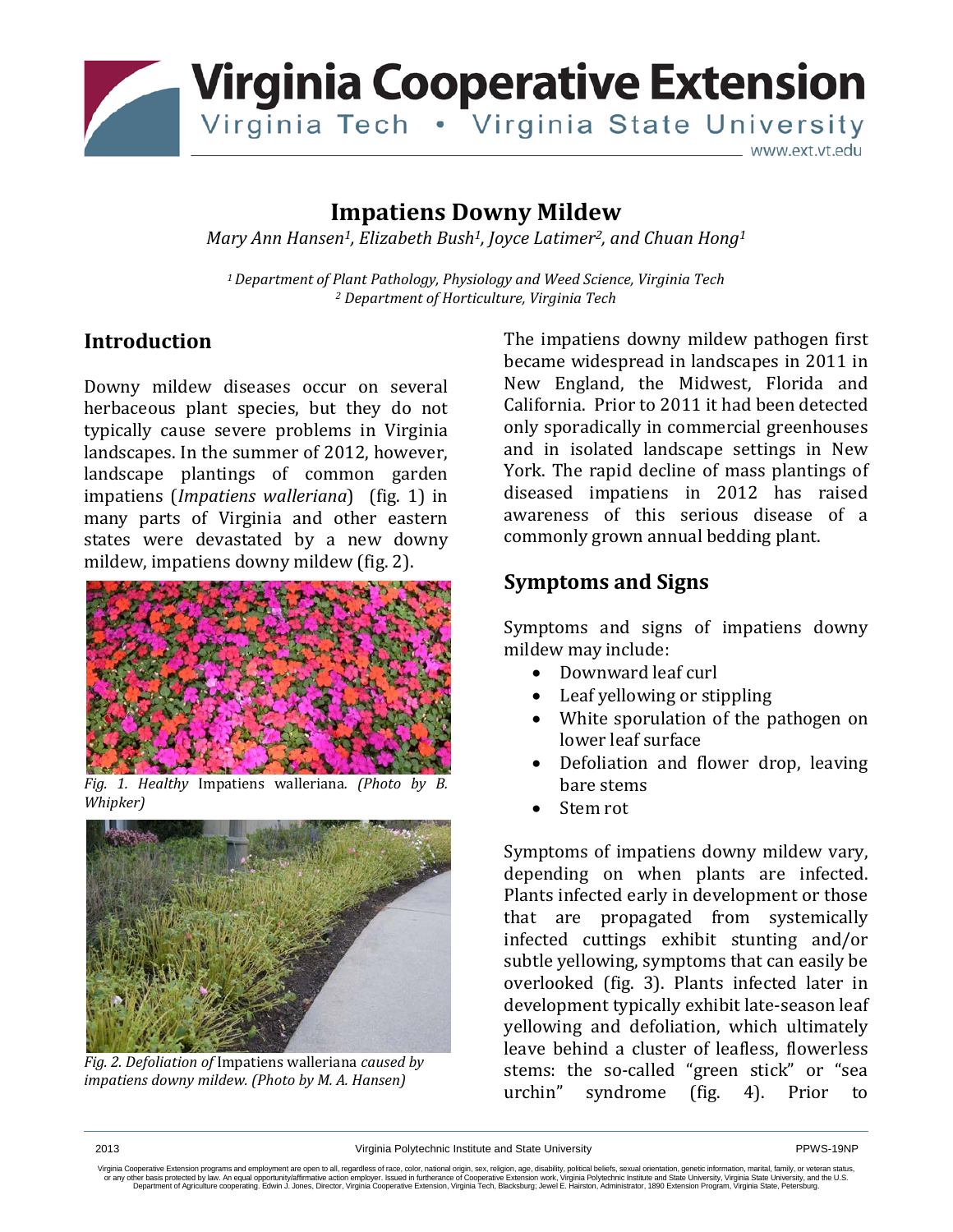defoliation, leaves may curl downward (fig. 5) or appear light green, stippled, or have gray markings. These symptoms can also be easily overlooked. During cool, moist weather the pathogen produces white sporangia that are diagnostic for the disease on the lower leaf surface (fig. 6); however, sporangia are not always present. In later stages of the disease, stems develop a watery rot and collapse.



*Fig. 3. Early symptoms of leaf yellowing caused by the impatiens downy mildew pathogen,* Plasmopara obducens*. (Photo by E. Bush)*



*Fig. 4. "Sea urchin"-look to plants defoliated by impatiens downy mildew. (Photo by M. A. Hansen)*



*Fig. 5. Downward leaf curl and yellowing. (Photo by M. A. Hansen)*



*Fig. 6. Layer of white sporangia on lower leaf surface of plant infected with impatiens downy mildew. (Photo by M. A. Hansen)*

## **Disease Cycle**

Impatiens downy mildew spreads mainly in three ways:

- Propagating infected plants<br>• Wind-blown or wate
- water-splashed sporangia
- Transplanting healthy plants into infested soil

Impatiens downy mildew is caused by the<br>oomvcete, Plasmopara obducens. The Plasmopara pathogen grows systemically in the plant and reproduces by means of sporangia, which form on the lower leaf surface under cool,

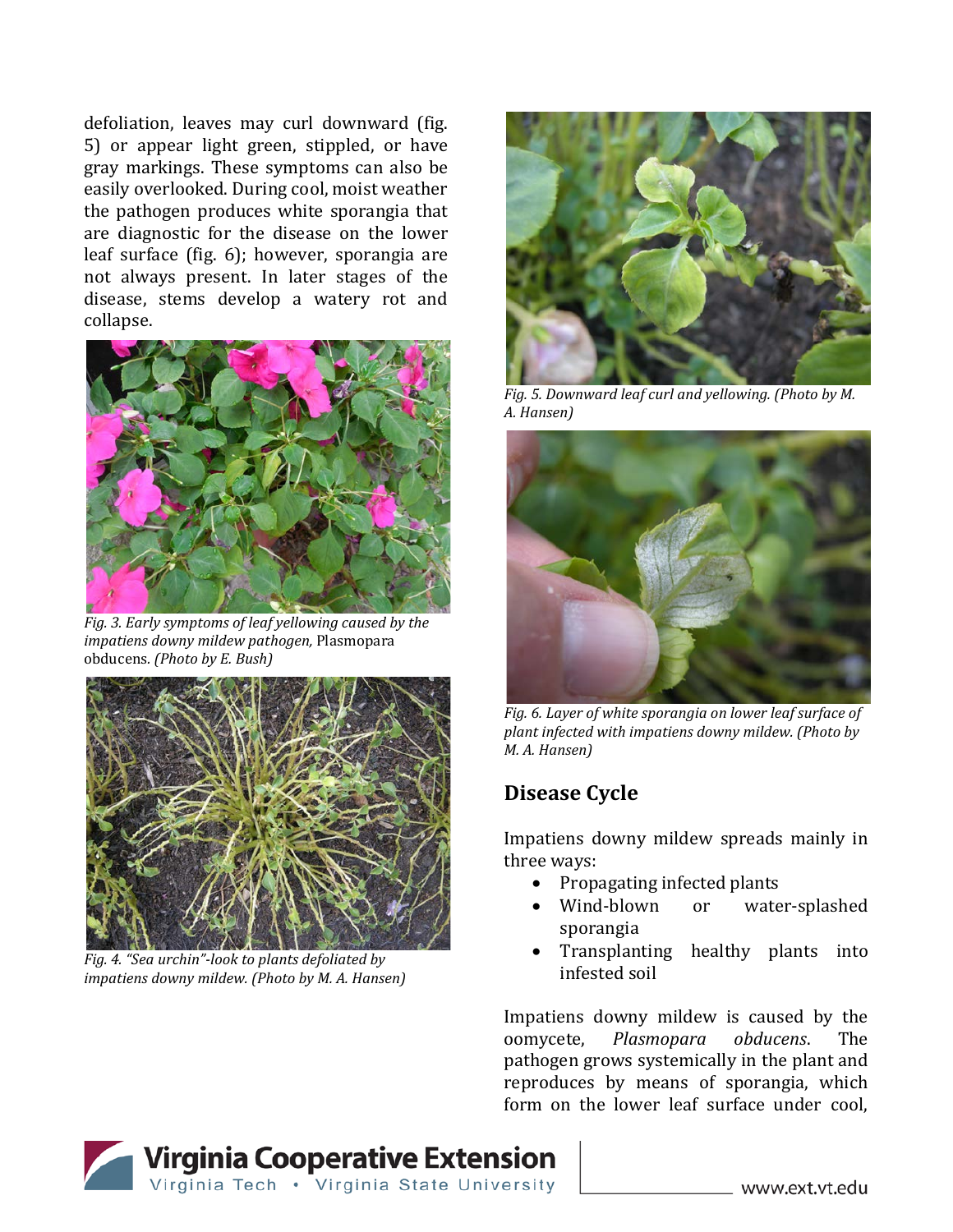moist conditions. Sporangia are easily spread short-distance by air currents or splashing water and they may also travel long-distance on wind currents to new locations. Because sporangia may not be produced until 5 to 14 days after the plant is initially infected, asymptomatic plants may mistakenly be assumed to be disease-free.

The pathogen may also produce thick-walled resting structures called "oospores" in infected stems. Oospores can survive for long periods in soil and can infect healthy impatiens planted into infested soil. It is not known how long the oospores of this particular species of downy mildew can survive, but oospores of other downy mildew species have been shown to survive for 8-10 years in infested soil, so planting impatiens in beds where impatiens downy mildew has been diagnosed in the past is not recommended. Also, prompt removal of plants that have been diagnosed with impatiens downy mildew is recommended to reduce the risk of infesting soil with oospores.

## **Control**

Prevention is the key to disease control in both the greenhouse and the landscape. Effective disease control in the commercial greenhouse involves both cultural and chemical means. Home growers must rely on avoidance tactics and cultural control measures if they choose to plant common garden impatiens.

### **Cultural Control**

#### *Commercial Greenhouses*

Start with clean plant material by purchasing impatiens plugs, cuttings, or plants only from reputable sources.

- Do not carry over impatiens in the greenhouse from one growing season to the next.
- Minimize humidity and periods of leaf wetness, which favor the disease.
- Be aware of what is growing outside the greenhouse in your area. If impatiens is growing outdoors in the vicinity of your greenhouse, sporangia may blow into the greenhouse from infected plants and a preventive<br>fungicide program should be program implemented.

### *Landscape*

- If you choose to plant *Impatiens walleriana*, avoid overhead irrigation in the late afternoon or evening. Watering late in the day prolongs leaf<br>wetness and favors disease wetness development.
- Bag and remove infected plants and plant debris promptly after the disease is diagnosed to avoid introducing oospores, which may overwinter in soil, to the bed.
- Do not compost infected plant material.
- Do not plant *I. walleriana* into beds with a known history of the disease.
- Plant species other than *I. walleriana*  to avoid the disease altogether (see list of alternative plants below).

### **Chemical Control**

#### *Commercial Greenhouses*

- Impatiens downy mildew is difficult to control once plants are infected, so<br>fungicides should be applied fungicides preventatively.
- Apply fungicides preventatively at label rates and intervals, taking care

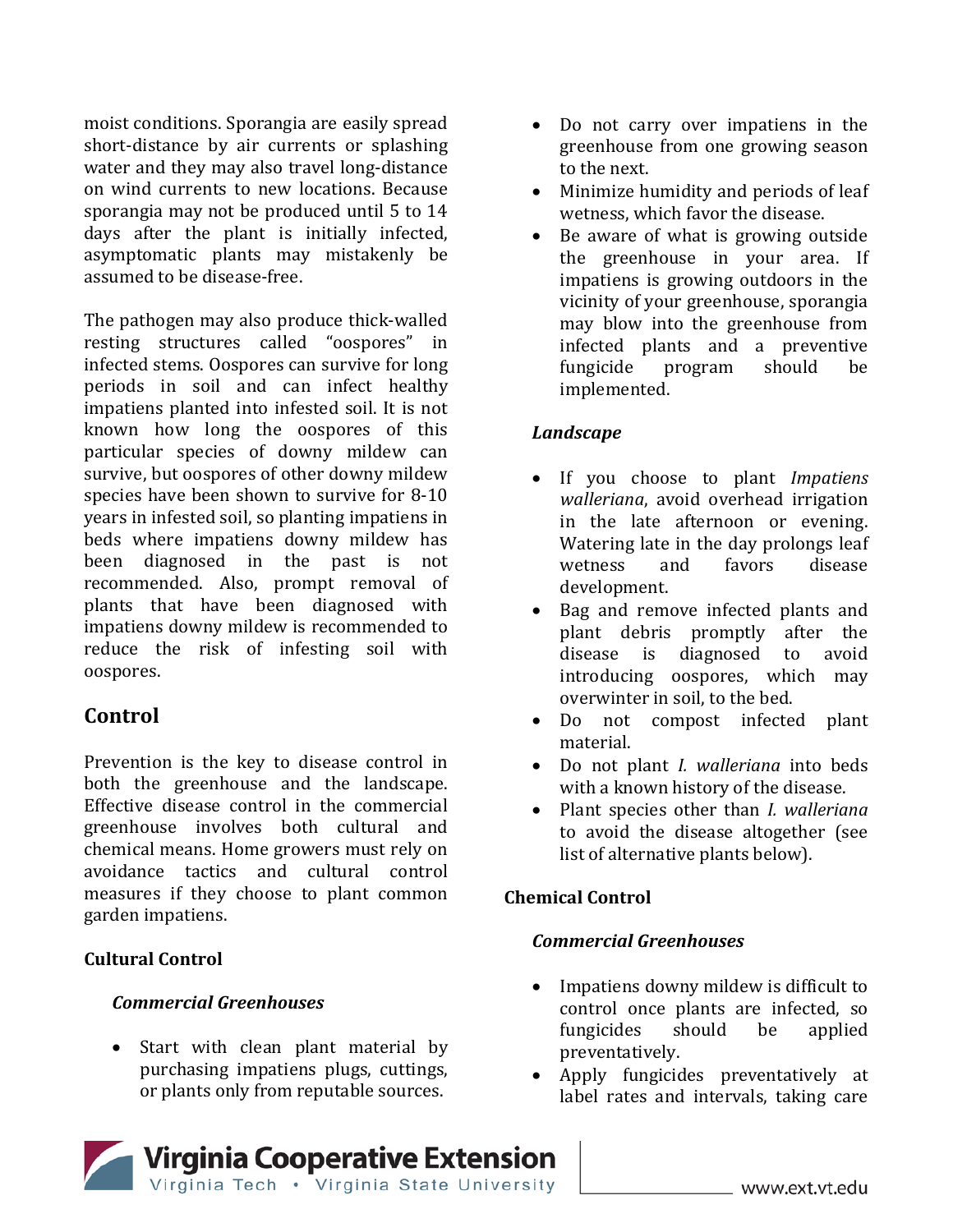to rotate among products with<br>different modes of action (i.e. different modes of fungicides with different **FRAC** codes). Examples of recommended fungicide treatment programs can be found at the American Floral Endowment web site

(http://www.endowment.org/images /stories/research/imp%20dm%20pr ogram%202.pdf).

- In recent research trials, an initial drench treatment with mefenoxam + fluopicolide (Subdue Maxx $\circledR$  + fluopicolide Adorn®), followed by regular foliar fungicide spray applications at 1 to 2-<br>week intervals using other intervals chemistries, was superior to using foliar spray applications alone for disease control.
- In research trials, plants treated in the greenhouse as described above (initial drench treatment, followed by foliar sprays) and transplanted to landscape beds remained symptom-free longer than plants that had not received the initial drench treatment.

#### *Landscape*

• An effective fungicide treatment program in the greenhouse will have a carryover effect in the landscape bed and can continue to protect plants from the disease for up to four weeks.

• Fungicide use for controlling impatiens downy mildew in the landscape is not recommended at this time. Although some fungicides are labeled for control of downy mildews in residential landscapes, impatiens downy mildew is very difficult to control in the landscape.

## **Resistance**

All cultivars of *I. walleriana* and hybrids that have an *I. walleriana* parent (e.g. Fusion®, and Butterfly® impatiens) are susceptible to impatiens<br>downy mildew. I. balsamina (balsam *I. balsamina* (balsam impatiens*)* and *I. glandulifera* (Himalayan balsam) are also susceptible, but the latter is rarely produced horticulturally. Some native and weedy impatiens, including pale touchme-not (*I. pallida)* and jewelweed (*I. capensis*), are also susceptible. New Guinea impatiens (*Impatiens hawkeri*) is resistant to the disease.

## **Alternative Plants for Landscape Beds**

Because impatiens downy mildew is so destructive to common garden impatiens and because control options are limited for home landscapes, home growers and landscapers should consider alternative species of annuals for landscape beds. (Refer to Table 1).

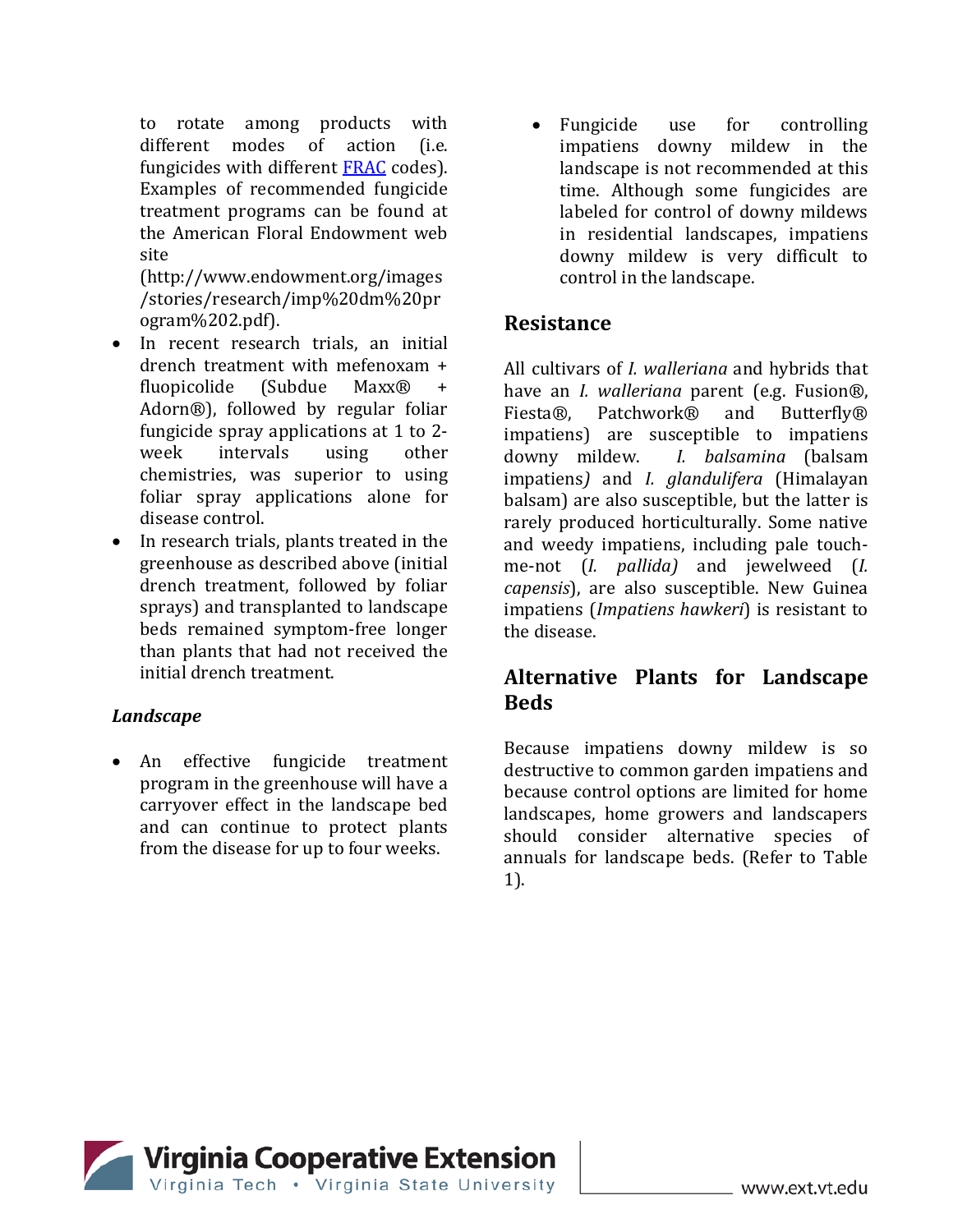## **Table 1. Alternative plants for landscape beds.**

|                                                                                                            | Garden<br>height<br>(inches)                            | Garden<br>spacing<br>(inches)                           | <b>Notes on use</b>                                                                                           |
|------------------------------------------------------------------------------------------------------------|---------------------------------------------------------|---------------------------------------------------------|---------------------------------------------------------------------------------------------------------------|
| <b>Flowering annuals</b>                                                                                   |                                                         |                                                         |                                                                                                               |
| <b>Begonias</b><br>Rex hybrids<br>Reiger, hiemalis<br>Hybrids (winged,<br>landscape and trailing<br>types) | 8 to 12<br>10 to 14<br>10 to 34<br>depending on<br>type | 8 to 10<br>10 to 12<br>10 to 36<br>depending on<br>type | Shade, foliage and flower                                                                                     |
| Browallia (Sapphire                                                                                        | 10 to 14                                                | $\overline{10}$ to $\overline{12}$                      | Trailing habit, purple flowers                                                                                |
| flower)<br>Fuchsia                                                                                         | Varies with<br>cultivar                                 |                                                         | Full sun to partial shade, choose upright<br>cultivars; some are winter hardy in<br>Virginia                  |
| Impatiens hawkeri<br>(New Guinea impatiens)                                                                | 10 to 16                                                | $10$ to $16$                                            | Shade, better in containers                                                                                   |
| SunPatiens® (Impatiens<br>hybrid)                                                                          | Varies with<br>cultivar and<br>type                     |                                                         | Part shade or full sun, trailing, compact or<br>vigorous; better landscape plant than New<br>Guinea Impatiens |
| Lobelia species (Lobelia,<br>cardinal flower)                                                              | 24 to 60                                                | 18 to 24                                                | Partial shade; great hummingbird plant;<br>perennial Lobelia cardinalis also available                        |
| Lobularia (Sweet<br>alyssum)                                                                               | $4$ to $8$                                              | 12 to 24                                                | Mat forming; sun to part sun; 'Snow<br>Princess' more heat tolerant                                           |
| Nicotiana (Flowering<br>tobacco)                                                                           | $\overline{36}$ to $\overline{40}$                      | 15 to 18                                                | Full sun or partial shade                                                                                     |
| Salvia farinacea.<br>(Mealycup sage)                                                                       | 18 to 24                                                | 9 to 12                                                 | Sun to partial shade                                                                                          |
| Torenia (Wishbone<br>flower)                                                                               | 6 to 12                                                 | 6 to 9                                                  | Partial shade                                                                                                 |
| <b>Foliage annuals</b>                                                                                     |                                                         |                                                         |                                                                                                               |
| Alternanthera (Joseph's<br>Coat)                                                                           | 6 to 12                                                 | 6 to 18                                                 | Shade                                                                                                         |
| Caladium                                                                                                   | 12 to 30                                                |                                                         | Shade, many colors and sizes                                                                                  |
| Coleus                                                                                                     | 8 to 32                                                 | 8 to 24                                                 | Full sun to full shade; many new cultivars                                                                    |
| Dichondra (Silver Falls)                                                                                   | $3$ to $6$                                              | 36 to 38                                                | Shade, groundcover                                                                                            |
| Hypoestes (Polka dot<br>plant)                                                                             | 12 to 18                                                | 9 to 12                                                 | Full sun to partial shade                                                                                     |
| Ipomoea (Sweet potato<br>vine)                                                                             | $4$ to $8$                                              | 24 to 36                                                | Sun to partial shade, trailing                                                                                |
| Plectranthus (Swedish<br>ivy)                                                                              | 24 to 36                                                | 18 to 24                                                | Sun to partial shade                                                                                          |